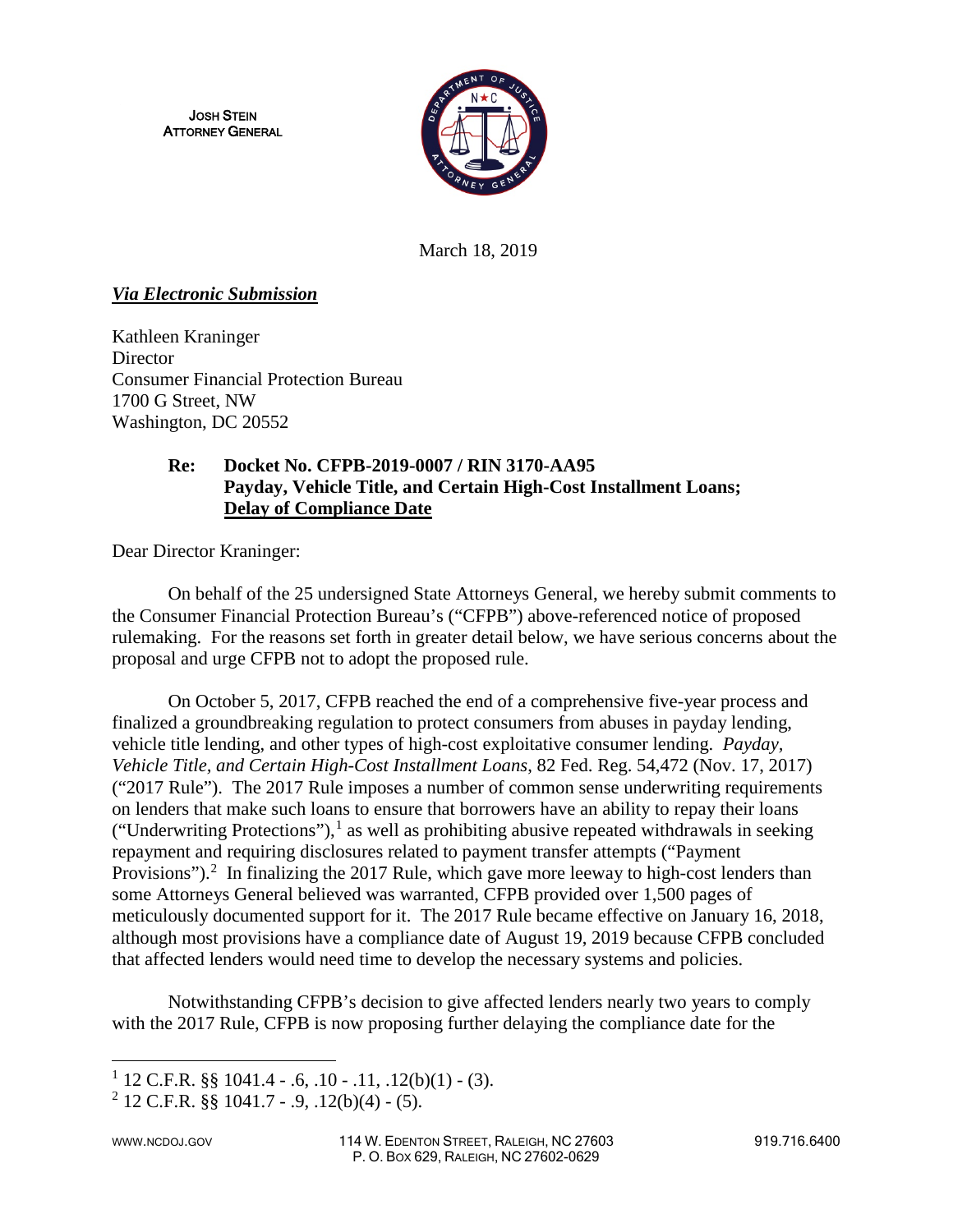Underwriting Protections until November 19, 2020—more than three years after the regulation was finalized—while it considers a separate proposed regulation<sup>[3](#page-1-0)</sup> that would altogether rescind them. *Payday, Vehicle Title, and Certain High-Cost Installment Loans; Delay of Compliance Date*, 84 Fed. Reg. 4298 (proposed Feb. 14, 2019) ("Proposed Delay Rule"). These proposals were issued only after representatives of the payday industry secretly lobbied CFPB's former Acting Director Mick Mulvaney, and after CFPB falsely denied that such a meeting had occurred. *See* Kevin Dugan, *Lend Me Your Ear: CFPB Quietly Met with Payday Firms*, N.Y. Post, Feb. 28, 2019, at 30. CFPB, however, provides legally inadequate justification for departing from its prior decision that the August 2019 compliance deadline provided ample time for affected lenders to comply with the 2017 Rule.

This matter is of particular concern to the Attorneys General because we share authority with CFPB to enforce the 2017 Rule. $4$  The delay in the Underwriting Protections will leave the citizens of our states unprotected from many types of exploitative loans, and could embolden lenders who would seek to circumvent the laws of those states with strong protections against such loans. The undersigned State Attorneys General vigorously oppose CFPB's proposal to delay the compliance date—as well as its proposal to altogether rescind the Underwriting Protections, which will be addressed in a forthcoming comment—and we will not hesitate to consider taking legal action if CFPB unlawfully proceeds.

## **I. The Compliance Date for the Underwriting Protections Should Remain Unchanged Because CFPB Correctly Determined in the 2017 Rule that they Provide Legally Appropriate and Necessary Consumer Protections that Should be Implemented Without Further Delay**

As CFPB implicitly acknowledges by submitting the Proposed Delay Rule for formal notice and comment, the Administrative Procedure Act ("APA") requires an agency to comply with its provisions for new rulemaking when the agency seeks to delay the scheduled implementation date of a previously promulgated regulation. *See, e.g.*, *Nat. Res. Def. Council v. Nat'l Highway Traffic Safety Admin.*, 894 F.3d 95, 111-12 (2d Cir. 2018); *Clean Air Council v. Pruitt*, 862 F.3d 1, 9 (D.C. Cir. 2017) (per curiam); *N.C. Growers' Ass'n v. United Farm Workers*, 702 F.3d 755, 765-66 (4th Cir. 2012). The APA prevents an agency from acting in an "arbitrary" or "capricious" manner in promulgating a new regulation. 5 U.S.C. § 706(2)(A). Although the APA allows an agency to change course, it may not "simply disregard rules that are still on the books" and "must show that there are good reasons for the new policy." *FCC v. Fox Television Stations*, *Inc.*, 556 U.S. 502, 515 (2009). Moreover, an agency must "provide a more detailed justification than what would suffice for a new policy created on a blank slate" when the "new policy rests upon factual findings that contradict those which underlay its prior policy." *Id*.

Although the Proposed Delay Rule has been proposed simultaneously with the Proposed Rescission Rule, they will not take effect at the same time. *See* Proposed Delay Rule, 84 Fed.

l

<span id="page-1-0"></span><sup>3</sup> *Payday, Vehicle Title, and Certain High-Cost Installment Loans*, 84 Fed. Reg. 4252 (proposed Feb. 14, 2019) ("Proposed Rescission Rule").

<span id="page-1-1"></span><sup>4</sup> *See* 12 U.S.C. § 5552.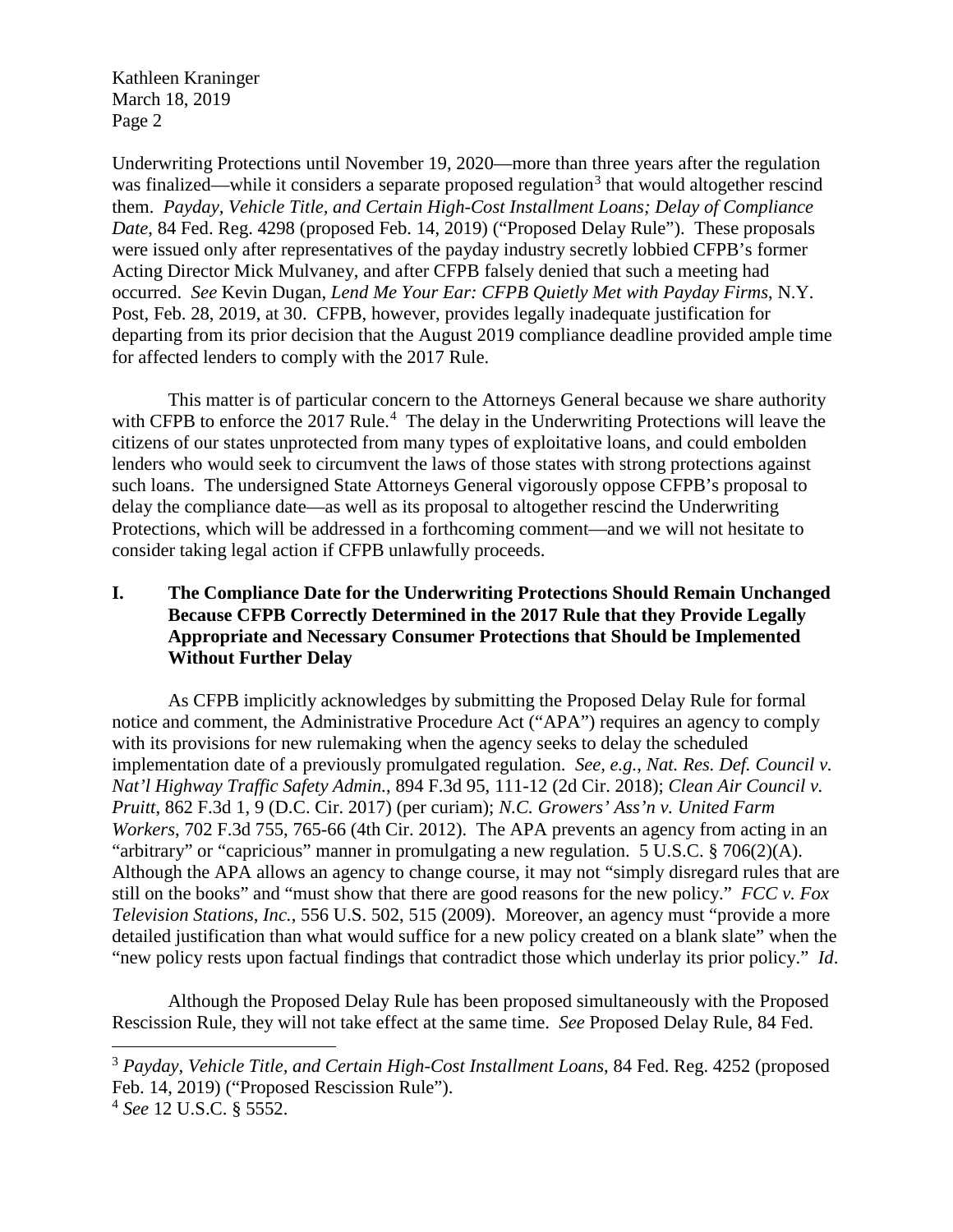Reg. at 4299 (acknowledging that the Proposed Rescission Rule cannot reach "an orderly conclusion" prior to the Proposed Delay Rule's effective date). CFPB "cannot use the purported proposed future revision, which has yet to be passed, as a justification for" the delay. *California v. Bureau of Land Mgmt.*, 286 F. Supp. 3d 1054, 1064 (N.D. Cal. 2018). Instead, the Proposed Delay Rule must be justified on its own merits. *Id*. Indeed, the D.C. Circuit has squarely rejected the arguments that the temporary suspension of a regulation "is subject to a less stringent standard of review" under the APA or that "a less complete discussion and consideration of alternative courses of agency action, a lesser degree of factual certainty, and a less precise explanation of the bases for the decision are needed" to temporarily suspend a regulation. *Pub. Citizen v. Steed*, 733 F.2d 93, 98 (D.C. Cir. 1984).

The Proposed Delay Rule fails to satisfy these APA requirements. The 2017 Rule was a legally appropriate exercise of CFPB's statutory mandate to protect the consumers of our states, and the rest of the nation, from abusive consumer finance products. This includes the 2017 Rule's analysis for when affected lenders should have to start complying with the Underwriting Protections. The reasons cited in the Proposed Delay Rule for contradicting CFPB's prior analysis of the unfair and abusive nature of payday loans made without consideration of borrowers' ability to repay or other common sense underwriting, and for contradicting its prior analysis for setting the compliance deadline, are woefully insufficient and therefore arbitrary and capricious in violation of the APA. *See Fox Television Stations*, 556 U.S. at 515; *Pub. Citizen*, 733 F.2d at 98, *Bureau of Land Mgmt.*, 286 F. Supp. 3d at 1064.

# *A. The 2017 Rule Correctly Identified Unfair and Abusive Underwriting Practices in High-Cost Lending*

The 2017 Rule was the culmination of five years of extensive research and study by CFPB into payday, vehicle title, and high-cost installment loans. CFPB's research and study showed clear evidence of substantial harm to financially vulnerable consumers caused by making these loans without regard to consumers' ability to repay. Delay of the 2017 Rule allows the perpetuation of these grave harms to consumers and, therefore, should not be permitted.

Indeed, CFPB's extensive rulemaking record, which includes five reports published by CFPB, compellingly demonstrates the serious harm caused to consumers by issuing these loans without regard to consumers' ability to repay. 2017 Rule, 82 Fed. Reg. at 54,507-08. CFPB's own findings—which are undisputed—include the following:

- Borrowers are lower-income and in financial difficulty. Consumers who use short-term payday and vehicle title loans tend to come from lower- or moderateincome households, and are in financial difficulty. *Id.* at 54,554. They generally do not have any savings to fall back on, and a sizable percentage report that they would have taken a loan "on almost any terms offered." *Id.*
- The lending model is dependent on re-borrowing. "[T]he payday lending business model is *dependent* upon a large volume of re-borrowing—that is,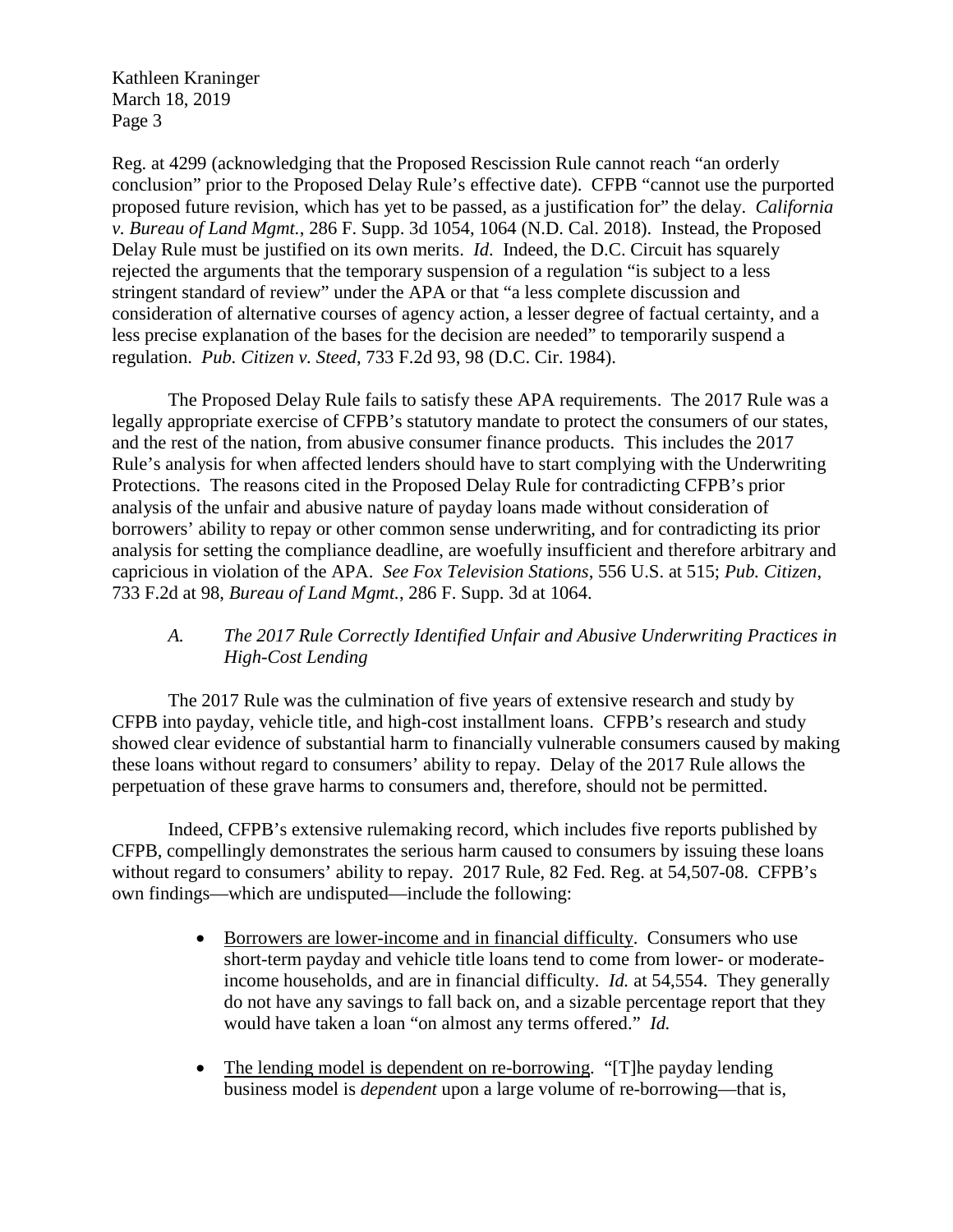l

rollovers, back-to-back loans, and re-borrowing within a short period of paying off a previous loan—by those borrowers who do not default on their first loan." *Id.* at 54,484 (emphasis added). Over 80 percent of the loans are rolled over or followed by another loan within 14 days. *Id.* at 54,508. Further, 90 percent of all loan fees comes from consumers who borrow 7 or more times in 12 months, and 75 percent comes from consumers who borrow 10 or more times in 12 months. An industry trade association has openly acknowledged that "[i]n any large, mature payday loan portfolio, *loans to repeat borrowers generally constitute between 70 and 90 percent of the portfolio, and for some lenders, even more*." *Id.* at 54,484 (emphasis added). The result is that borrowers end up paying far more in fees than the amount they received in credit.

- Loans have high rates of default and are subject to aggressive debt collection efforts. Twenty percent of payday loan sequences end in default, and 33 percent of single-payment auto title loan sequences end in default. *Id.* at 54,555. Consumers who default can become subject to often aggressive and psychologically harmful debt collection efforts. *Id.* Indeed, "where lenders' attempts to extract money directly from the consumer's account fail, the lender often will resort to other collection techniques, some of which—such as repeated phone calls, in-person visits to homes and worksites, and lawsuits leading to wage garnishments—can inflict significant financial and psychological damage on consumers." *Id.* at 54,589.
- Auto seizure and loss of transportation. Thirty-five percent of vehicle title borrowers pledge the title to the *only* working vehicle in the household. *Id.* at 54,574. Almost one in five auto title loan sequences ends with the consumer's vehicle being repossessed. *Id.* at 54,589. "Consumers whose vehicles are repossessed and who do not have another vehicle may end up either wholly dependent on public transportation or family or friends to get to work, to shop, or to attend to personal needs. In many personal situations and parts of the country, such as rural areas and urban areas without public transportation that is reasonably available, this means they may end up without any effective means of transportation at all." *Id.*
- Steep penalty fees. Attempts by lenders to debit payments from a consumer's checking account can add a steep, hidden cost to payday loans.<sup>[5](#page-3-0)</sup> CFPB research found that, over a period of 18 months, half of payday and payday-installment online borrowers have at least one debit attempt that overdrafts or fails. These

<span id="page-3-0"></span><sup>5</sup> Press Release, CFPB, CFPB Finalizes Rule to Stop Payday Debt Traps (Oct. 5, 2017), https://www.consumerfinance.gov/about-us/newsroom/cfpb-finalizes-rule-stop-payday-debttraps/.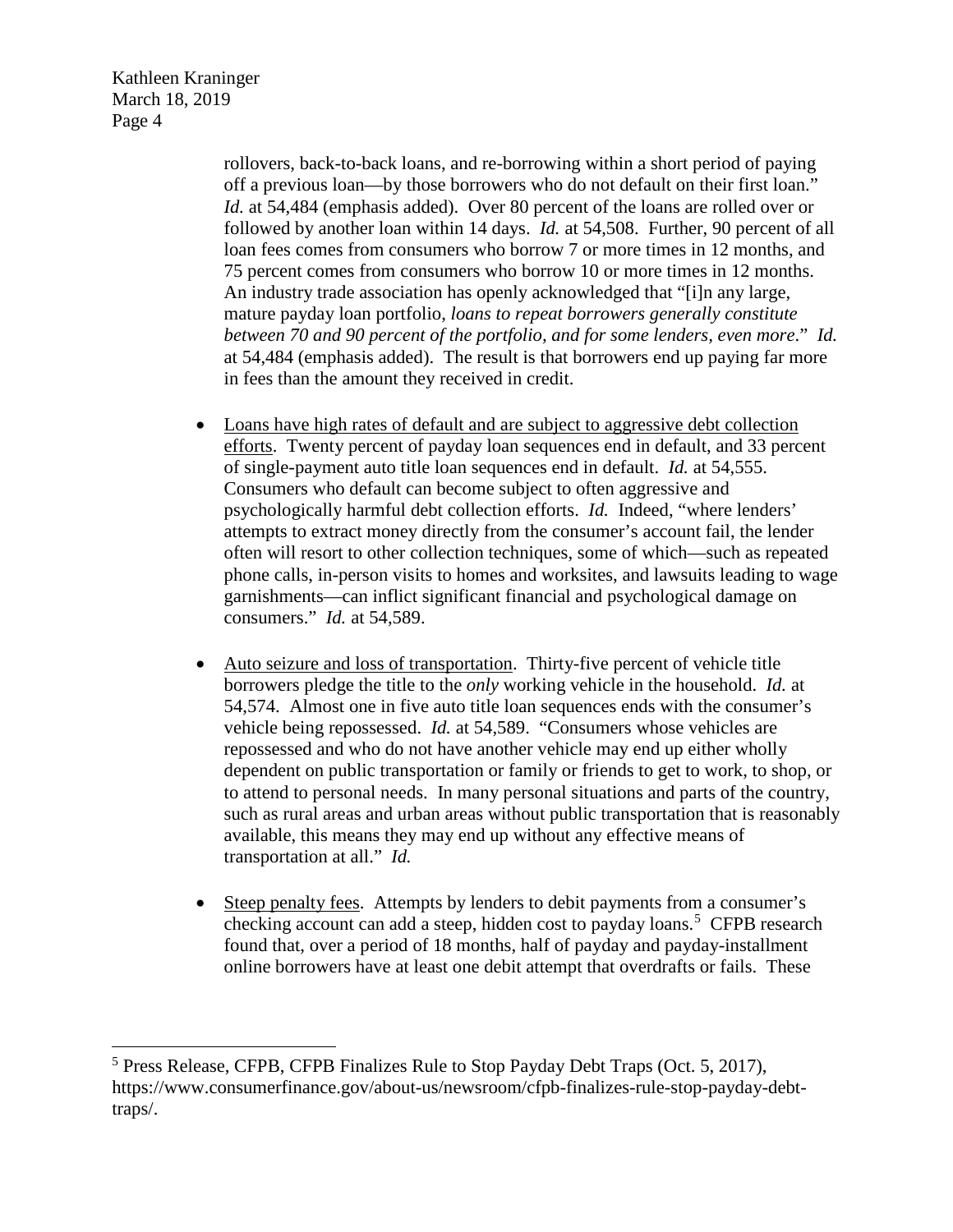> borrowers incur an average of \$185 in bank penalty fees, in addition to any fees the lender might charge for failed debit attempts, specifically, a late fee, a returned payment fee, or both.<sup>[6](#page-4-0)</sup>

- Account closure and loss of access to banking system. Where a consumer's bank account has a negative balance for an extended period of time, the bank may close the account. CFPB research found that 36 percent of accounts with a failed debit attempt from an online payday lender ended up being closed by the depository institution. This happened usually within 90 days of the first insufficient funds transaction.<sup>[7](#page-4-1)</sup> When this occurs, consumers "will have to bear the many attendant costs of becoming stranded outside the banking system, which include greater inconvenience, higher costs, reduced safety of their funds, and the loss of the other advantages of a standard banking relationship." 2017 Rule, 82 Fed. Reg. at 54,564.
- Other collateral consequences. "[T]he Bureau believes many consumers, regardless of whether they ultimately manage to pay off the loan, suffer collateral consequences as they struggle to make payments that are beyond their ability to repay. For instance, they may be unable to meet their other major financial obligations or may be forced to forgo basic living expenses as a result of prioritizing a loan payment and other loan charges—or having it prioritized for them, in ways they cannot control, by the lender's exercise of its leveraged payment mechanism." *Id.* at 54,589-90; *see also id*. at 54,575-76.

As CFPB's findings make painfully clear, the short-term payday and title lending model is fundamentally broken, as a significant percentage of these loans are expected—if not designed—to fail. Indeed, the model is profitable *only* because of the extreme financial distress experienced by many of these borrowers; and the model takes undue advantage of these vulnerable borrowers:

> Lending to borrowers who cannot repay their loans would generally not be profitable in a traditional lending market, but … the factors that funnel consumers into cycles of repeat reborrowing turn the traditional model on its head by creating incentives for lenders to actually want to make loans to borrowers who cannot afford to repay them when due if instead the consequence is that these borrowers are likely to find themselves re-borrowing repeatedly.

*Id.* at 54,562.

<span id="page-4-0"></span>l <sup>6</sup> *Id.*

<span id="page-4-1"></span><sup>7</sup> *Id.*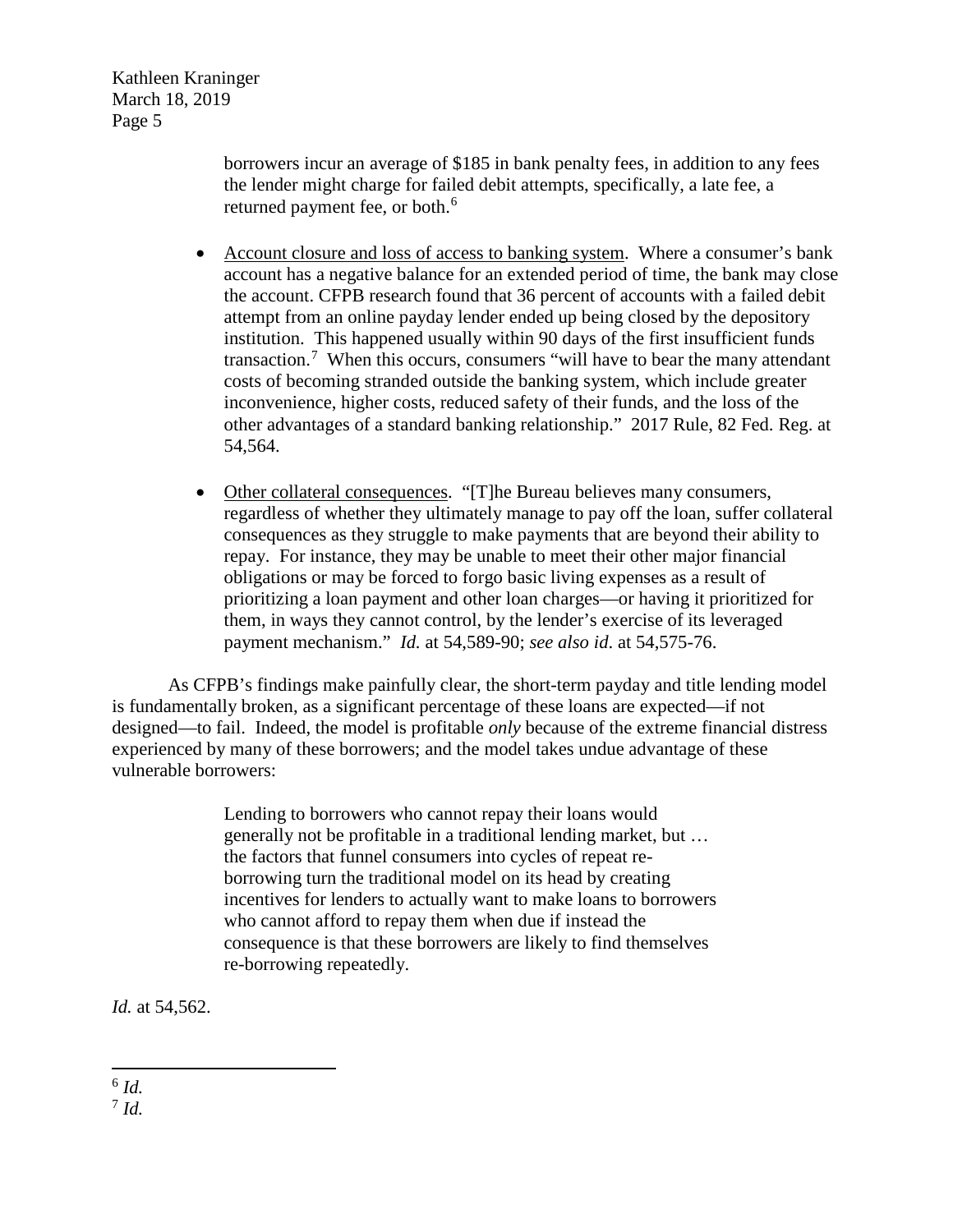l

The 2017 Rule's Underwriting Protections implemented a reasonable, common sense principle that the loans should be made with due regard for an individual borrower's ability to repay. That common sense principle remains unchanged; and the grave harm to consumers resulting from loans that would violate the 2017 Rule remains unchanged. Accordingly, there is no reasonable basis for delay.

#### *B. The Proposed Delay Rule Arbitrarily and Capriciously Contradicts the Implementation Period Analysis in the 2017 Rule*

In proposing the 2017 Rule, CFPB originally set a compliance date of 15 months after the rule was published (which would have been February 17, 2019). *See* 2017 Rule, 82 Fed. Reg. at 54,813. In light of comments received during that rulemaking, the compliance date was extended by an additional 6 months to provide lenders with a total of 21 months to prepare for its implementation. *See id*. at 54,813-14. CFPB provided the following explanation for setting the 21-month deadline:

> The Bureau seeks to balance giving enough time for an orderly implementation period against the interest of enacting protections for consumers as soon as possible. The Bureau believes that by providing an additional 6 months for compliance with §§ 1041.2 through 1041.10, 1041.12, and 1041.13, lenders should be able to reasonably adjust their practices to come into compliance with the rule.

*Id.* at 54,814. Similarly, in explaining why it would not delay finalizing portions of the 2017 Rule to allow for experimentation on possible other ways to evaluate a borrower's ability to repay, CFPB explained its conclusion that "testing ideas in the market would not prove a fruitful value proposition in view of the further delays in finalizing the rule" because of "the particular history of this rulemaking—which has involved to date many years of study, outreach and deliberation, and where the compliance date of §§ 1041.2 through 1041.10, 1041.12, and 1041.13 will not be for another 21 months." *Id*. at 54,662.

CFPB has now abruptly changed course. In the Proposed Delay Rule, CFPB blithely states that "the Bureau preliminarily concludes that it should not assign the weight that it did in the 2017 Final Rule to 'the interest of enacting protections for consumers as soon as possible."<sup>[8](#page-5-0)</sup> 84 Fed. Reg. at 4302. This statement is disturbing both in its brevity and its content. As to the former, CFPB provides absolutely no reasoning why it is no longer assigning such weight to the

<span id="page-5-0"></span><sup>&</sup>lt;sup>8</sup> In rejecting comments requesting more than 19 months to comply, the 2017 Rule stated that "the Bureau will monitor the implementation period and make adjustments as appropriate." 82 Fed. Reg. at 54,814. But the statement in the Proposed Delay Rule about eliminating the weight assigned to protections for consumers conclusively indicates that the proposed delay is not an exercise of CFPB's anticipated monitoring but a complete about-face. Moreover, for the reasons explained below in Section II, the Proposed Delay Rule is not based on any legitimate or documented results from such monitoring.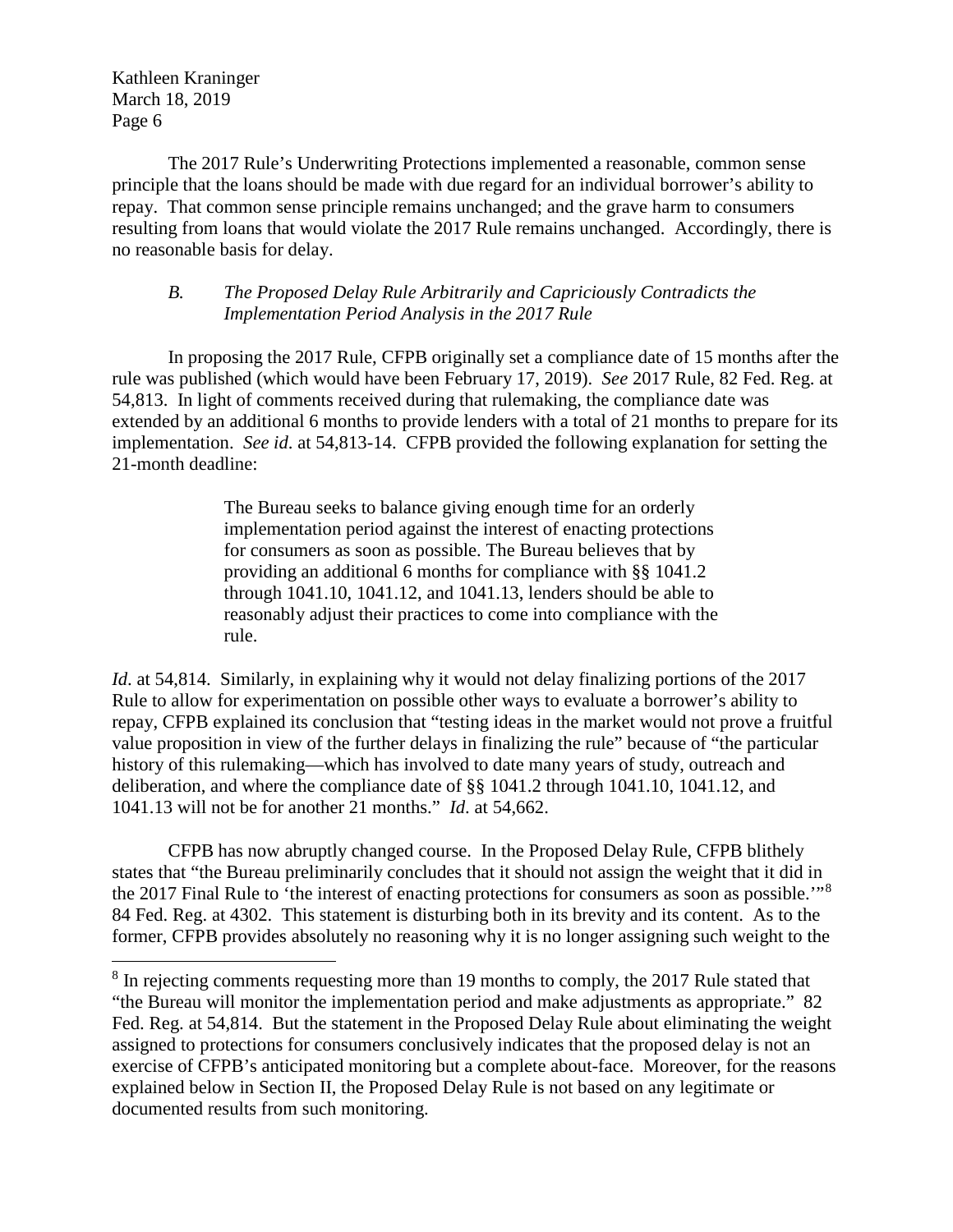protection of consumers, and leaves open the possibility that the change may have been driven by undisclosed lobbying or other procedurally improper considerations. As to the latter, diminishing the weight assigned to protecting consumers contradicts the statutorily mandated objectives of CFPB. Specifically, CFPB is charged by statute with "ensuring that, with respect to consumer financial products and services . . . consumers are protected from unfair, deceptive, or abusive acts and practices and from discrimination." 12 U.S.C. § 5511(b)(2). Absent from its statutory authorization is the goal of protecting the profits enjoyed by lenders engaged in unfair or abusive acts. Accordingly, it is galling that CFPB is justifying its change of course by announcing an intent to abandon its mandated mission to protect consumers and instead is protecting abusive lenders. It is also the antithesis of reasoned decision making but instead is arbitrary and capricious action. *See Nat'l Ass'n of Home Builders v. Defs. of Wildlife*, 551 U.S. 644, 658 (2007) (holding that an agency does not comply with 5 U.S.C. § 706(2)(A) when it, among other things, "relie[s] on factors which Congress had not intended it to consider"); *Citizens to Preserve Overton Park, Inc. v. Volpe*, 401 U.S. 402, 416 (1971) (holding that an agency's compliance with 5 U.S.C. § 706(2)(A) is based on "whether the decision was based on a consideration of the relevant factors").

### **II. No "Unanticipated Potential Obstacles to Compliance" Warrant a Delay in the Compliance Date for the Underwriting Protections**

In support of the Proposed Delay Rule, CFPB contends that its "outreach to affected entities has brought to light potential obstacles to compliance that were not anticipated when the original compliance date was set." 84 Fed. Reg. at 4299. To the contrary, CFPB's professed rationales for delay are specious and do not suffice to support postponing the compliance deadline for the Underwriting Protections.

At the outset, the undersigned Attorneys General note that CFPB has opined that the supposed obstacles to compliance are, in its own words, *potential*—and not even probable, much less, certain. A nebulous "potential" obstacle to compliance is not a reasonable basis for delaying a validly promulgated, sound rule that was five years in the making. Furthermore, these ostensible "obstacles" are baseless for the reasons stated below.

## *A. Changes to Three States' Laws Do Not Support Delay of the Underwriting Protections*

As one example of an "obstacle," CFPB proffers that "several States have recently enacted laws applicable to loans subject to the 2017 Final Rule's Mandatory Underwriting Provisions." *Id.* at 4300. CFPB represents that "some industry participants" have told CFPB that they are prioritizing developing compliance management systems in response to these state laws and do not have sufficient resources to conform their compliance management systems to address both newly enacted state laws and the 2017 Rule at the same time. *Id.* In support, CFPB cites changes made in 2018 to lending laws in Ohio, Colorado, and Florida. *Id.* at n.17.

It is axiomatic that, in a federalist polity composed of a dual system of federal and state regulation, there will be periodic changes in state laws, and lending laws are no exception. To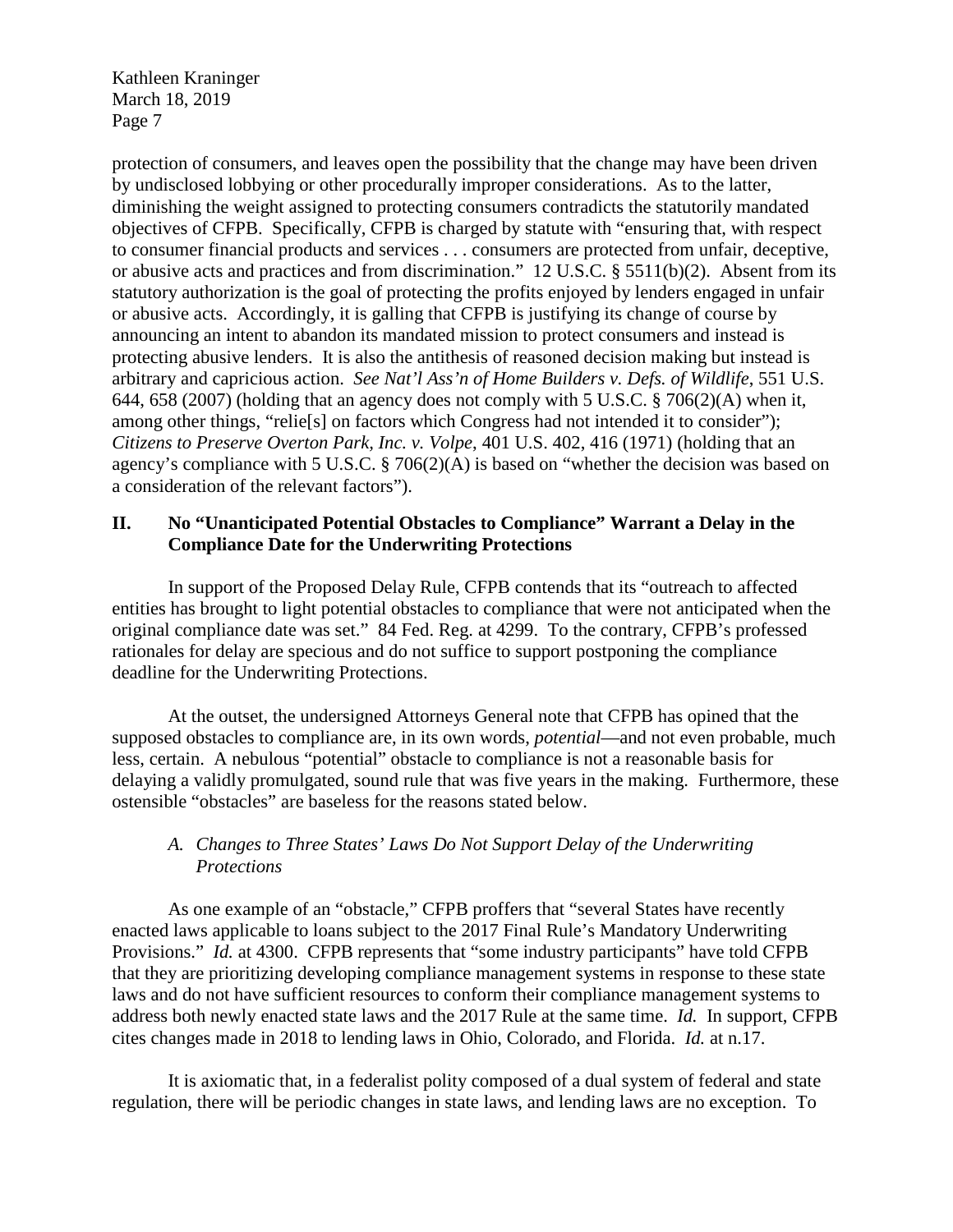now delay a *federal* rule based upon changes last year to individual *state* laws in Ohio, Colorado, and Florida is preposterous. If CFPB is now seriously entertaining the practice of delaying the implementation of a federal rule premised on recently-enacted state laws, then much of CFPB rulemaking—indeed all federal rulemaking—may as well grind to a halt, as state laws and regulations are continuously being enacted and therefore could prevent any federal rule from ever taking effect.

Further, anecdotal or hearsay evidence of industry's purported inability to comply with both federal and state laws does not, without more, stand up to scrutiny. For example, with regard to Colorado, as CFPB notes, in 2018 Colorado voters approved a ballot initiative to cap annual percentage rates on payday loans at 36 percent. *Id.* However, as also noted by CFPB in its 2017 Rule, the federal Military Lending Act ("MLA"), enacted in 2006, provides that a creditor may not impose a military annual percentage rate greater than 36 percent on active military service members; and the Department of Defense promulgated rules under the MLA in 2007 and 2015. *See* 82 Fed. Reg. at 54,484-85. As home to no less than three federal military bases—Fort Carson, Peterson Air Force Base, and Cheyenne Mountain Air Force Base—lenders in Colorado have adhered to a 36 percent interest rate cap for service members for years. Accordingly, claims that lenders cannot readily comply with those caps with regard to the remainder of Colorado's population, as well as implement CFPB's Underwriting Protections, strains credulity.

Finally, the 2017 Rule demonstrates that, contrary to CFPB's current statements, changes to state laws were not "unanticipated," and in fact were taken into account, when the 2017 Rule's implementation date was made final. As part of the rulemaking that led to the 2017 Rule, the Small Business Administration's Office of Advocacy ("SBA") "encouraged the Bureau to allow at least 24 months for small entities to comply with the rule, in part because small entities have undergone *a number of other regulatory changes, including due to the implementation of State lending laws* and the Military Lending Act." *Id*. at 54,859 (emphasis added). CFPB responded to these concerns by noting that it "appreciates the concern" and "has increased the compliance date" from the originally proposed timeframe. *Id.* CFPB went on to specify that "[t]he Bureau believes this is a sufficient period for compliance with the final rule" notwithstanding the SBA's concerns about the changing nature of state lending laws. *Id*. In light of CFPB receiving, considering, and explicitly responding to those concerns from SBA about the changing nature of state laws, it cannot be said that continued changes in state laws since November 2017 were "unanticipated." Accordingly, the Proposed Delay Rule cannot be justified as a response to unanticipated state law developments. *See Nat'l Ass'n of Home Builders*, 551 U.S. at 658 (holding that an agency does not comply with 5 U.S.C. § 706(2)(A) when it, among other things, "offer[s] an explanation for its decision that runs counter to the evidence before the agency").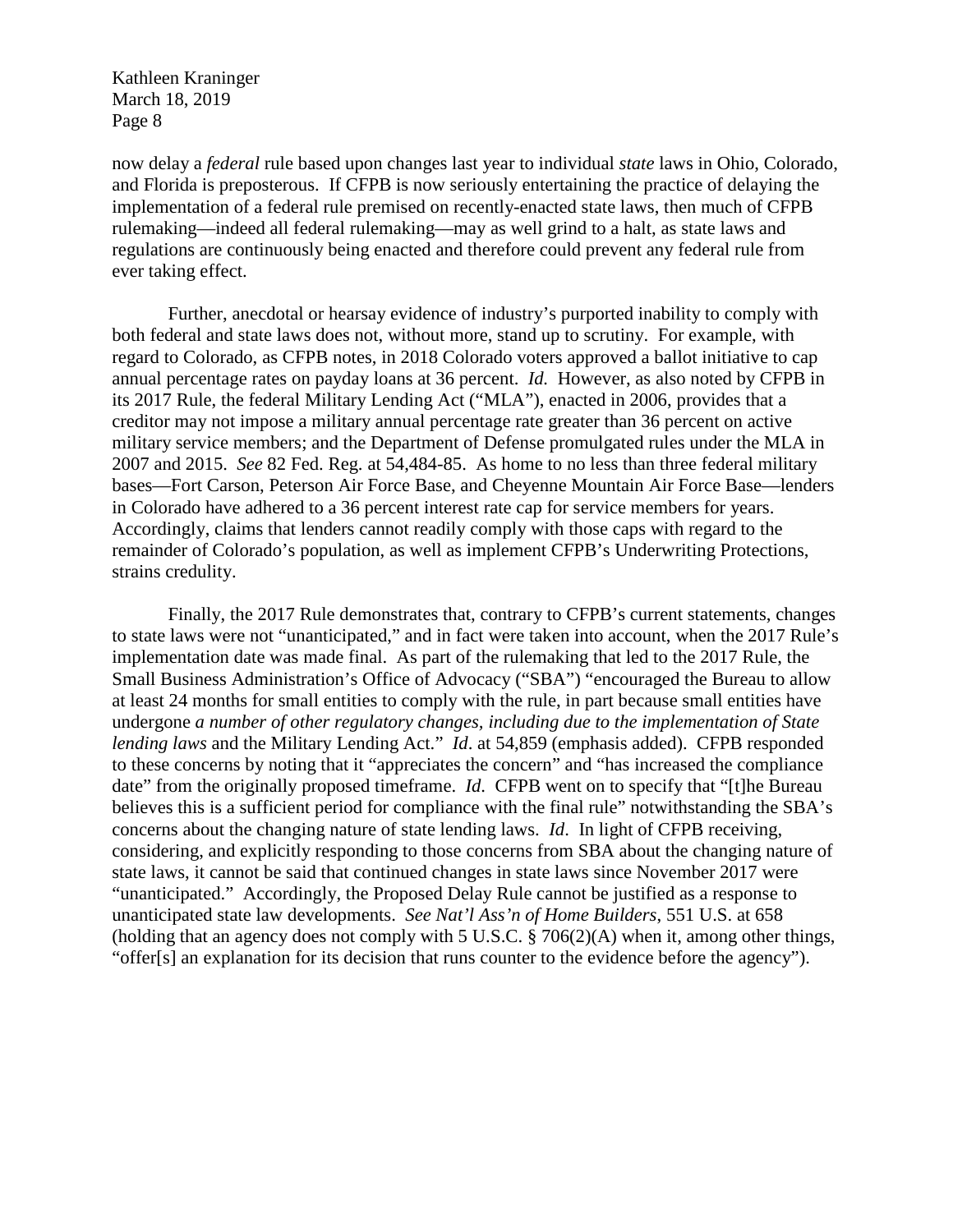l

### *B. Purported Delays to Systems Upgrades by Software Vendors are Unsubstantiated, if Genuine, and Were Likely Facilitated by CFPB's Signaling Its Intended Rescission of the 2017 Rule*

The second "obstacle" proffered by CFPB as a ground for delay is CFPB's contention that some lenders have complained that third-party vendors have not committed to developing needed software, which will ostensibly prevent them from coming into compliance with the Underwriting Protections by August 19, 2019. Proposed Delay Rule, 84 Fed. Reg. at 4300. CFPB's description of these software and vendor implementation impediments is vague, anecdotal, and unsubstantiated; and, therefore, this "obstacle" is not a valid basis for delay. *See Assoc. of Data Processing Serv. Orgs., Inc. v. Bd. of Governors of Fed. Reserve Sys.*, 745 F.2d 677, 683 (D.C. Cir. 1984) (Scalia, J.) (agency action is "arbitrary or capricious" when it "is devoid of needed factual support").

As set forth above, the industry has had 21 months to prepare for compliance with the 2017 Rule, and it has been almost three years since CFPB issued its Proposed Payday Rule, which clearly indicated the type of changes that were likely forthcoming. In light of this long period of time to achieve compliance, CFPB should be skeptical of industry claims that they are unable to timely comply. Finally, CFPB should consider whether this alleged problem is one of CFPB's own making. Indeed, by issuing a statement on January 16, 2018—a bare two months after issuing the 2017 Rule—that CFPB intended to engage in rulemaking to reconsider the 2017 Rule, CFPB signaled that the 2017 Rule was likely to be revised, and therefore that lenders need not take timely steps to comply.<sup>[9](#page-8-0)</sup> CFPB would be acting in an arbitrary and capricious manner to rely on a self-created "obstacle" as a justification for a delay in the Underwriting Protections' compliance date. *Cf*. *Nat. Res. Def. Council*, 894 F.3d at 114-15 (rejecting an agency's use of the APA's "good cause exception" to notice and comment because "[g]ood cause cannot arise as a result of the agency's own delay").

## **III. CFPB's Cost-Benefit Analysis Unjustly Discounts the 2017 Rule's Findings with Respect to Consumer Benefits**

Federal law requires CFPB to consider the costs and benefits of any final rule. 12 U.S.C. § 5512(b)(2). Pursuant to this provision, the 2017 Rule includes a detailed cost-benefit analysis of CFPB's underwriting requirements. The 2017 Rule's cost-benefit analysis found that it would impose significant costs on the short-term payday and title lending industry but that these costs were outweighed by the consumer benefits. In particular, CFPB found that the 2017 Rule would preserve access to short-term emergency credit, which is potentially welfare-enhancing, but eliminate extended loan sequences and reduce defaults and delinquencies. 82 Fed. Reg. at 54,818, 54,835-46. CFPB found that these benefits both reduced consumer harm and aligned the short-term lending market with consumer expectations.

<span id="page-8-0"></span><sup>9</sup> Press Release, CFPB, *CFPB Statement on Payday Rule* (Jan. 16, 2018),

https://www.consumerfinance.gov/about-us/newsroom/cfpb-statement-payday-rule/.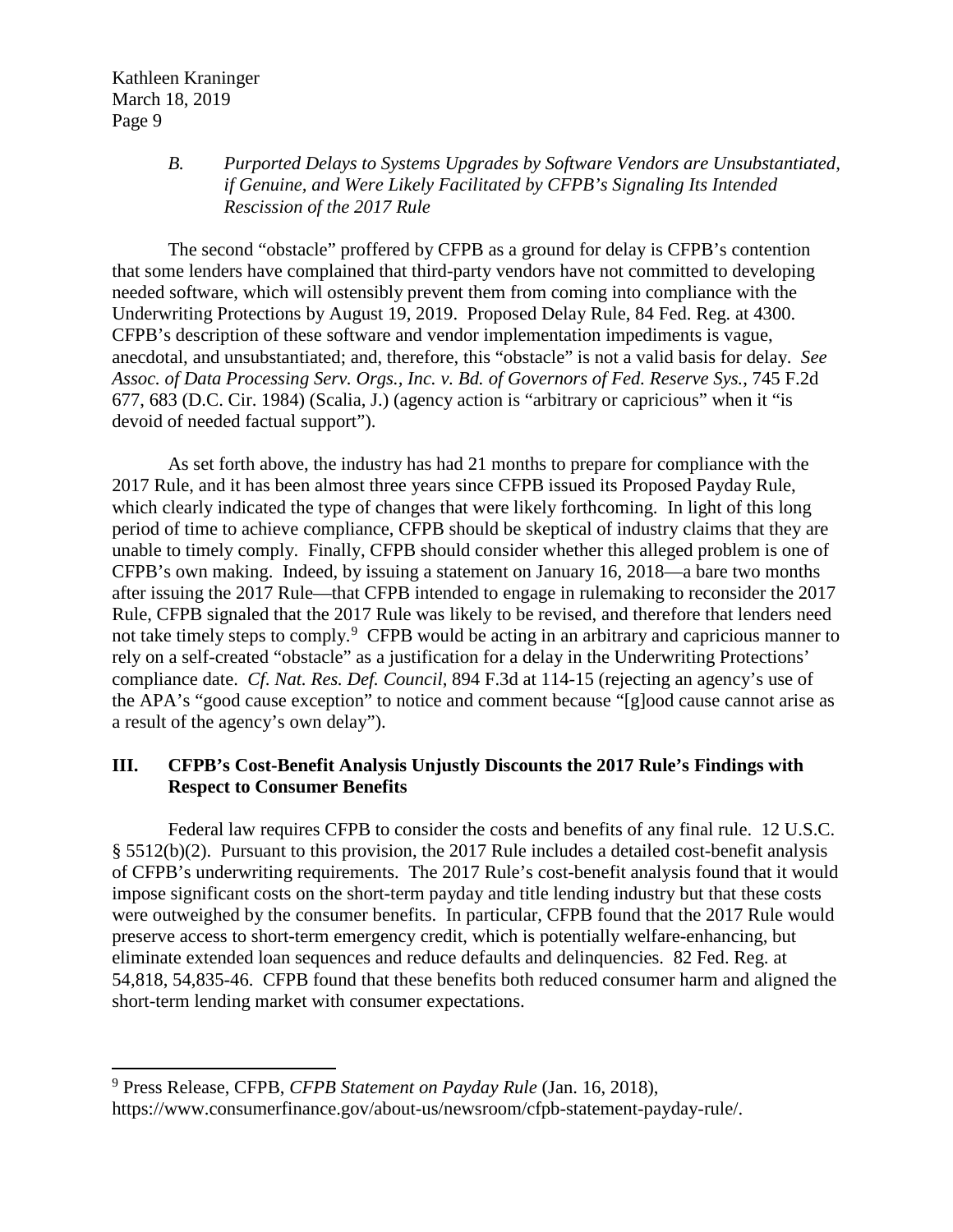The Proposed Delay Rule, which adopts the cost-benefit analysis of the Proposed Rescission Rule, preserves the 2017 Rule's finding with respect to industry cost but largely jettisons the 2017 Rule's findings with respect to consumer benefits. The Proposed Delay Rule treats access to extended and harmful loan sequences as a benefit of delay. *See* Proposed Rescission Rule, 84 Fed. Reg. at 4284. Moreover, the Proposed Delay Rule disputes the 2017 Rule's conclusions with respect to consumer expectations and replaces the 2017 Rule's analysis with a simple utilitarian framework that assumes access to extended loan sequences reflects consumer preferences and, thus, enhances consumer welfare (defined as consumer surplus). *Id*. at 4290. In each case, as we will address in more detail in our forthcoming comment on the Proposed Rescission Rule, the Proposed Delay Rule fails to provide a factual justification for ignoring the 2017 Rule's detailed cost-benefit analysis.

#### **IV. The Compliance Date for the Payment Provisions Should Remain Unchanged**

The Proposed Delay Rule states that "[a]t this time, the Bureau is not proposing to delay the compliance date for the other provisions of the 2017 Final Rule, including the Payment Provisions." 84 Fed. Reg. at 4301. More specifically, CFPB states that if it determines any amendments to the Payment Provisions are necessary "the Bureau will commence a separate rulemaking initiative." *Id*. Under the APA, these statements mean that any regulation emerging from this rulemaking cannot alter the Payment Provisions' compliance date or substance because agencies cannot "use the rulemaking process to pull a surprise switcheroo." *Envtl. Integrity Project v. EPA*, 425 F.3d 992, 996 (D.C. Cir. 2005). Instead, "an agency's proposed rule and its final rule may differ only insofar as the latter is a 'logical outgrowth' of the former." *Id*. Any provisions in the final rule about Payment Provisions certainly would not be a "logical outgrowth" of the assurance in the proposed rule that those issues would be left for another rulemaking.

Accordingly, we are confused by CFPB's request for comment on "whether delaying the August 19, 2019 compliance date for the [Underwriting Protections] would have any crossover effects on implementation of the Payment Provisions." Proposed Delay Rule, 84 Fed. Reg. at 4301. To avoid ambiguity in the record, although the issue would not be properly addressed in this rulemaking, the undersigned Attorneys General believe that the Payment Provisions found in the 2017 Rule should go into effect as scheduled on August 19, and we can see no reason that the Payment Provisions cannot be effective on their own even if CFPB makes the improper decision to delay the Underwriting Protections. We are also not aware of any circumstance when a highcost lender is not acting in an unfair and abusive manner by making more than two consecutive failed efforts to withdraw payments from an account without first obtaining new consumer authorization to do so notwithstanding the efforts by industry to exempt payments withdrawn from debit cards or specific types of lenders or loan products. Finally, we note that lenders will have had 21 months to prepare for the Payment Provisions by the time they become effective, and they should be held responsible for failing to meet the deadline just as they hold consumers responsible for failing to repay loans on time.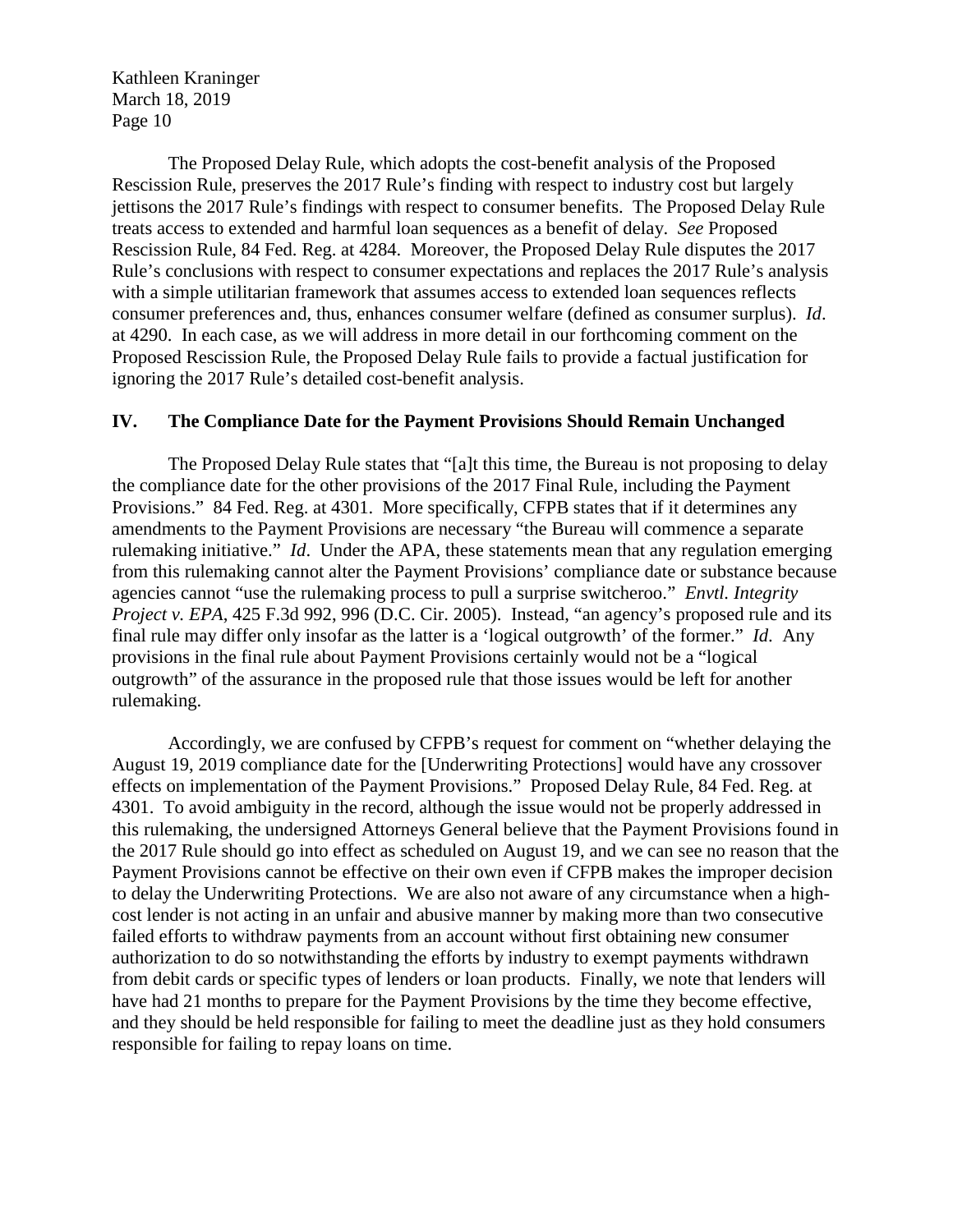#### **V. Conclusion**

Although the leadership of CFPB has changed since the 2017 Rule was finalized, the mere fact that CFPB is under new leadership is not sufficient to justify the Proposed Delay Rule. As Judge Wilkinson has explained of administrative action:

> Changes in course, however, cannot be solely a matter of political winds and currents. The Administrative Procedure Act requires that the pivot from one administration's priorities to those of the next be accomplished with at least some fidelity to law and legal process. Otherwise, government becomes a matter of the whim and caprice of the bureaucracy, and regulated entities will have no assurance that business planning predicated on today's rules will not be arbitrarily upset tomorrow. Thus, the APA contemplates what is essentially a hybrid of politics and law change yes, but only with a measure of deliberation and, hopefully, some fair grounding in statutory text and evidence.

*N.C. Growers' Ass'n*, 702 F.3d at 772 (Wilkinson, J., concurring). CFPB's Proposed Delay Rule fails this test.

For all the reasons stated above, the undersigned Attorneys General submit that no delay is appropriate to any aspect of the 2017 Rule's compliance date and that CFPB should not proceed with the Proposed Delay Rule. If, to the contrary, CFPB finalizes the Proposed Delay Rule, we will closely examine whether to take action to address any unlawful action by CFPB.

Sincerely,

 $l$ ah $-$ 

JOSHUA H. STEIN North Carolina Attorney General

. Weiser tuly 1

PHILIP J. WEISER Colorado Attorney General

XAVIER BECERRA California Attorney General

WILLIAM TONG Connecticut Attorney General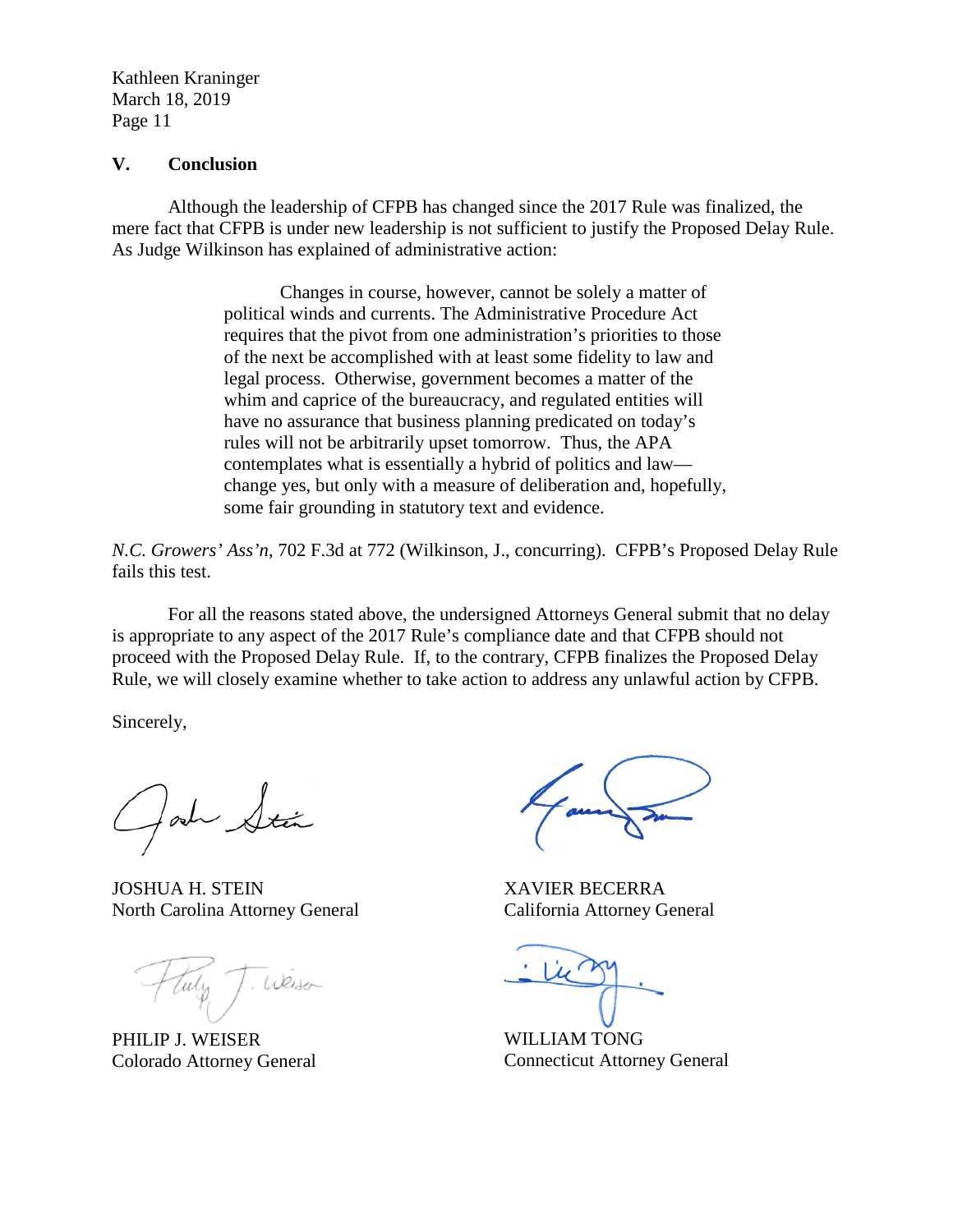athleen mmas

KATHLEEN JENNINGS Delaware Attorney General

CLARE E. CONNORS Hawai'i Attorney General

Ton Miller

TOM MILLER Iowa Attorney General

 $\mathcal{E}_{\mathcal{X}} = \mathcal{E}$  track

BRIAN E. FROSH Maryland Attorney General

Jana Wesse

DANA NESSEL Michigan Attorney General

AARON D. FORD Nevada Attorney General



KARL A. RACINE District of Columbia Attorney General

 $Kel$ 

KWAME RAOUL Illinois Attorney General

anon M. Frey

AARON M. FREY Maine Attorney General

MAURA T HEALEY Massachusetts Attorney General

KEITH ELLISON Minnesota Attorney General

HECTOR H. BALDERAS New Mexico Attorney General